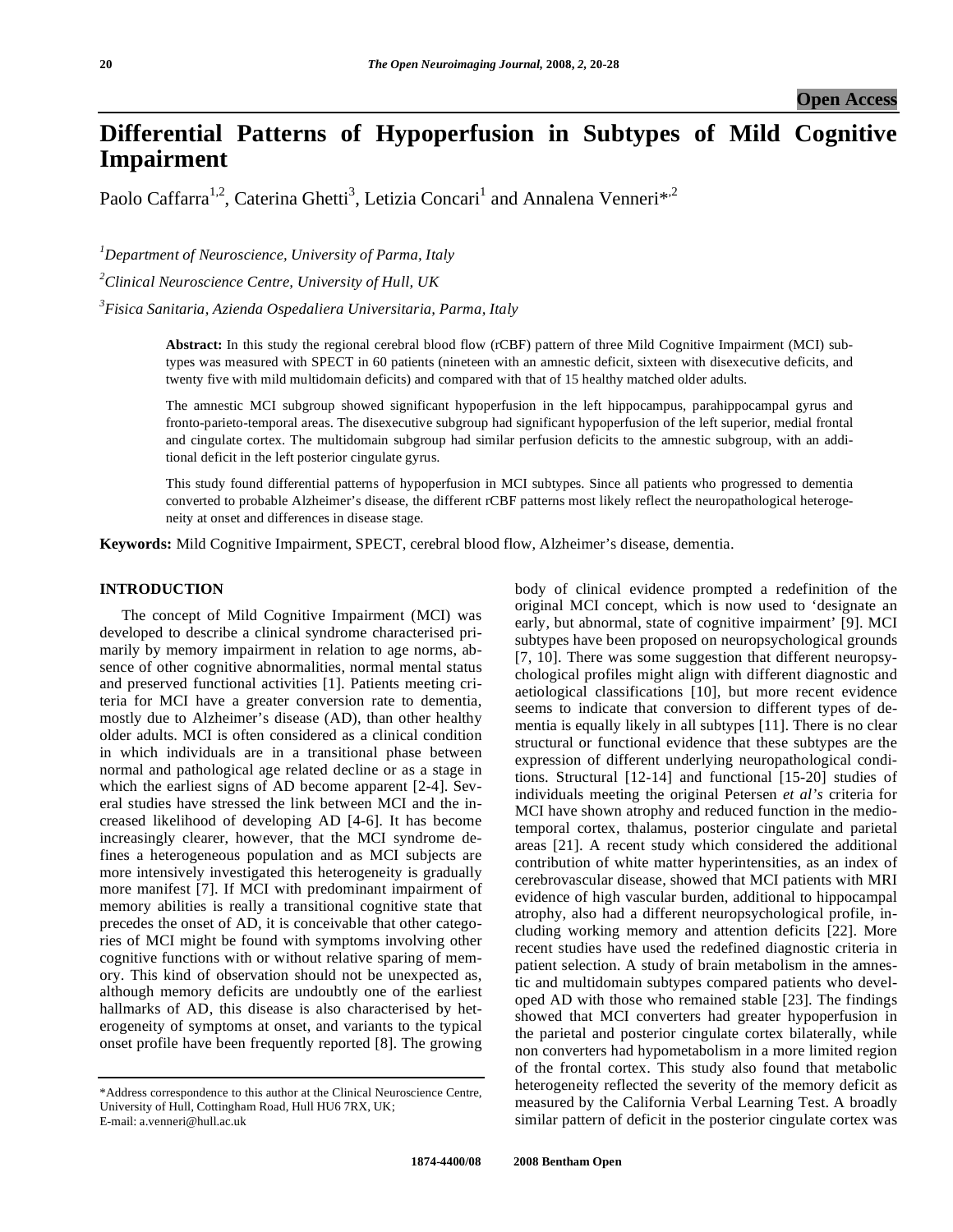also observed by a retrospective study which looked at the baseline brain perfusion scans of amnestic, multidomain and non amnestic subtypes converting and non converting to AD [24].

 Recently, the comparison of grey matter density in MCI patients, either with a predominantly amnestic pattern or with mild impairment in several cognitive abilities, with the regional grey matter density of a group of healthy controls also produced interesting findings [25]. The results showed bilateral differences in mediotemporal regions and in the middle temporal gyrus in the amnestic MCI subgroup when compared to controls, and greater grey matter loss in the left entorhinal cortex and inferior parietal lobe when compared to the multidomain MCI subgroup. More extensive grey matter loss in the right inferior frontal region, middle temporal gyrus and the superior temporal gyrus bilaterally was present in the multidomain subgroup when compared to the amnestic subgroup. An additional important finding of this study was the presence of a critical difference in the inferior frontal region in both subgroups. This specific regional deficit might be of importance in the clinical presentation of MCI and might flag up early disruption in semantic retrieval which is critical in the clinical manifestation of AD [26-29]. Overall these studies, primarily focused on the amnestic and multidomain subtypes, appear to indicate that the MCI population, even when better characterised in subtypes, still includes a very heterogeneous sample whose difference in perfusion, metabolism or atrophy patterns may simply reflect neuropathological heterogeneity at the onset of the disease. In some instances, the detected differences might simply be a reflection of disease severity.

 This hypothesis was tested in this Single Photon Emission Computed Tomography (SPECT) study of MCI subtypes.

# **MATERIALS AND METHODS**

## **Participants**

 Sixty individuals meeting current clinical and neuropsychological criteria for a diagnosis of MCI subtypes [1] participated in this SPECT study. These patients were referred to the Centre for Cognitive Disorders at the University of Parma (Italy) because of complaints of cognitive impairment. There were 29 males and 31 females in the group with a mean age of 67.71 years (SD 6.26) and a mean education of 7.11 years (SD 2.81). To exclude the presence of dementia, all individuals underwent a comprehensive clinical and instrumental examination, in line with international published guidelines for the diagnosis of different types of dementia [30-33]. Individuals were included only if there was no neuroimaging evidence of cortical or subcortical vascular lesions on CT or MRI scans and if there was no history of hypertension, diabetes mellitus, transient ischemic attacks or cardiovascular problems. All MCI individuals were examined using an extensive neuropsychological battery, including tests assessing mental status, abstract reasoning, longterm and short-term verbal and visuospatial memory, attention, language, praxis and executive functions. Activities of daily living (ADL) and instrumental activities of daily living (IADL) were also assessed. All MCI participants were normal community dwelling individuals who had no difficulties in carrying out activities of daily living and achieved normal scores on the ADL and IADL scales [34]. Additional informal semistructured clinical questioning highlighted no difficulties in planning and initiating complex functional activities. All tests included in the neuropsychology battery have norms and cut-offs available for the Italian population [35, 36].

 Based on whether individuals' neuropsychological scores fell above or below cut-off in individual tests, three different

| <b>Test</b>                         | <b>Amnestic MCI</b> | <b>Disexecutive MCI</b> | <b>Multidomain MCI</b> | <b>Controls</b> | Cut-off Value $(*)$ |
|-------------------------------------|---------------------|-------------------------|------------------------|-----------------|---------------------|
| Mini Mental State Exam              | 27.15(1.3)          | 27.12(1.25)             | 25.24 (0.87)           | 29.2(1.08)      | < 24.00             |
| Progressive Matrices (PM47)         | 27.68 (2.51)        | 21.88 (4.61)            | 24.43 (4.32)           | 28.2(4.16)      | < 17.50             |
| Story recall                        | 4.34(3.27)          | 7.53(0.71)              | 3.12(2.46)             | 13.1(0.38)      | < 7.50              |
| Rey -15 words (immediate recall)    | 29.15 (10.87)       | 30.08 (5.52)            | 21.52 (8.77)           | 41.2(11.6)      | < 28.53             |
| Rey -15 words (delayed recall)      | 4.52(3.61)          | 5.81 (1.37)             | 2.64(1.97)             | 8.2(3.70)       | < 4.69              |
| Rey complex figure (copy)           | 31.42 (3.23)        | 29.25 (2.29)            | 27.15 (2.90)           | 32.4 (2.50)     | < 28.87             |
| Rey complex figure (delayed recall) | 15.18 (7.49)        | 11.31(2.70)             | 3.92(4.18)             | 16.5(5.63)      | < 9.46              |
| Letter fluency                      | 29.68 (11.36)       | 20.72 (7.21)            | 16.75(9.83)            | 24.8 (7.33)     | < 17.35             |
| Category fluency                    | 33.36 (10.15)       | 27.68 (3.78)            | 20.80 (7.90)           | 34(6.51)        | < 24.00             |
| Stroop test (time interf)           | 22.10 (8.55)        | 40.59(6.71)             | 44.3 (24.74)           | 22.16 (5.43)    | $>$ 36.92 (**)      |
| WCST (categories)                   | 4.63(1.16)          | 1.87(0.95)              | 2.64(1.43)             | 5.4(0.82)       | < 2.00              |
| WCST (no of persev errors)          | 2.52(2.34)          | 11.0(6.0)               | 8.60 (5.37)            | 2(1.13)         | $> 6.41$ (**)       |
| Digit cancellation test             | 47.57 (7.14)        | 43.5(5.2)               | 39.96(9.0)             | 52.8 (5.97)     | $<$ 30.00           |

**Table 1. Mean (and Standard Deviation) Scores Achieved by MCI and Controls on the Neuropsychological Tests Included in the Standard Cognitive Assessment Battery** 

\*Cut-off values refer to published norms for the Italian population and indicate the score below which performance falls in the abnormal range.

\*\*In these measures cut-off values indicate the score above which performance falls in the abnormal range.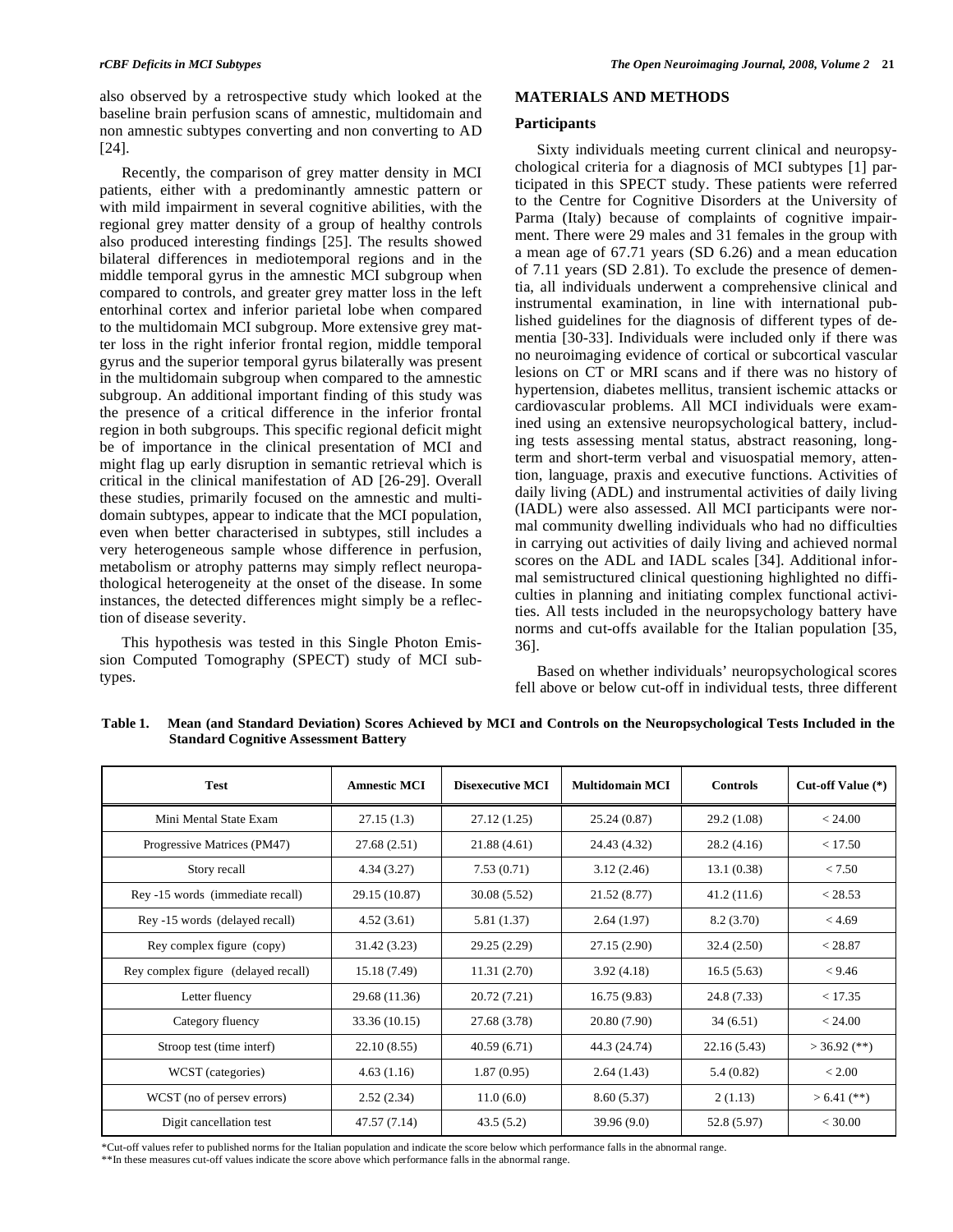cognitive profiles could be identified corresponding to three subgroups of MCI: amnestic MCI (a-MCI) ( $N = 19$ , mean age 65.5 , SD 7.71; mean education 8.9, SD 3.04) with deficits confined to the episodic memory domain, disexecutive MCI (d-MCI) (N=16, mean age 69.62, SD 4.45; mean education 5.81, SD 1.1) with deficits in executive functions only, and multidomain MCI (m-MCI) (N=25, mean age 68.16, SD 5.74; mean education 6.56, SD 2.77) with mild deficits affecting several aspects of their cognitive profile including memory but preservation of functional abilities (see Table **1** for a summary of the neuropsychological profiles of the MCI subgroups).

 A group of 15 healthy age-matched older adults (mean age 65.8, SD 6.62; mean education 8.73, SD 4.26) were included in the study for comparison. These individuals were also assessed with the same neuropsychological battery and clinical criteria as the MCI group to exclude the presence of cognitive decline. Approval for this study was granted by the local ethics committee.

## **SPECT Acquisition and Reconstruction**

All participants were injected with 740 MBq of  $99m$ Tc-HMPAO. One hour after injection they underwent a SPECT scan performed with a dual headed gamma camera (Adac Genesys Vertex) equipped with Fan Beam Long Focus (FBLF) collimators, with a rotation radius of 15-17 cm. The acquisition matrix was 128x128x16 with a voxel size of 4.6 x 4.6 x 4.6 mm, the number of projections were 64, with an acquisition time per projection of 40 seconds. The raw data were reconstructed using a Filter Back Projection technique with a Butterworth 5 order filter and a cut-off frequency of 0.4 cycles cm-1. After reconstruction the images were corrected for attenuation with a Chang first order technique and a linear attenuation coefficient of  $0.11 \text{ cm}^{-1}$ . To remove any background signal the brains were masked from the images using a 3D ellipsoid-shaped region of interest (ROI).

 To eliminate low intensity background noise and brain edge image artifacts caused by any partial volume effects, images were cut-off twice below the threshold of 30% of the maximum voxel values and then 70% of the mean voxel value [37]. These images were saved in DICOM format and then individually normalised to the cerebellum counts using the ImageJ 1.29x software package (National Institutes of Health, USA). This procedure was followed to ensure that the counts in the cerebellum of each individual were the same prior to any processing, which should in turn result in increased sensitivity and specificity of the analysis [38]. The software ImageJ was also used to convert the images into ANALYZE format for subsequent analysis.

#### **Image Analysis**

 Reconstructed images were analysed using the software Statistical Parametric Mapping 2 (SPM2) (Wellcome Department of Imaging Neuroscience, London, UK). Images were normalised into standard stereotactic space. A 12 parameter affine transformation was used when normalising images to the standard SPECT template provided in SPM2. Normalised images were then smoothed with an isotropic Gaussian kernel set at 10 mm of full width at half maximum (FWHM). Between-group differences in regional cerebral blood flow (rCBF) were assessed on a voxel-by-voxel basis using independent sample t-test or ANCOVA, with education as a covariate when appropriate.

## **RESULTS**

 There were no significant differences between the MCI and control samples for age and education  $(t_{73} 1.04, n.s.$  and  $t_{73}$  -1.779, n.s. respectively). No significant differences were found between the age and the education level of the a-MCI subgroup and the control group  $(t_{32} -0.109)$ , n.s. and  $t_{32}$  0.170, n.s., respectively) and between the age and the education level of the m-MCI subgroup and the control group  $(t_{38})$ 1.187, n.s. and  $t_{38}$  -1.957, n.s., respectively). Controls and d-MCI did not differ in age  $(t_{29}$  1.897, n.s.), but their level of education was significantly different ( $t_{29}$  -2.647,  $p < 0.05$ ).

 The SPECT images of the three MCI subgroups were, therefore, compared using independent sample t-test or AN-COVA, with education as a covariate in the case of the controls/d-MCI subgroup comparison. Height threshold was set at 0.05 (FWE corrected).

# **a-MCI Versus Older Adult Controls**

 Significant clusters of reduced blood flow were detected in the left hippocampus and parahippocampus, and in



**Fig. (1).** (**a**) Three-dimensional standard rendering of the brain showing the areas of reduced cerebral blood flow in the amnestic MCI group. (**b**) Coronal section showing significant hypoperfusion in the hippocampus.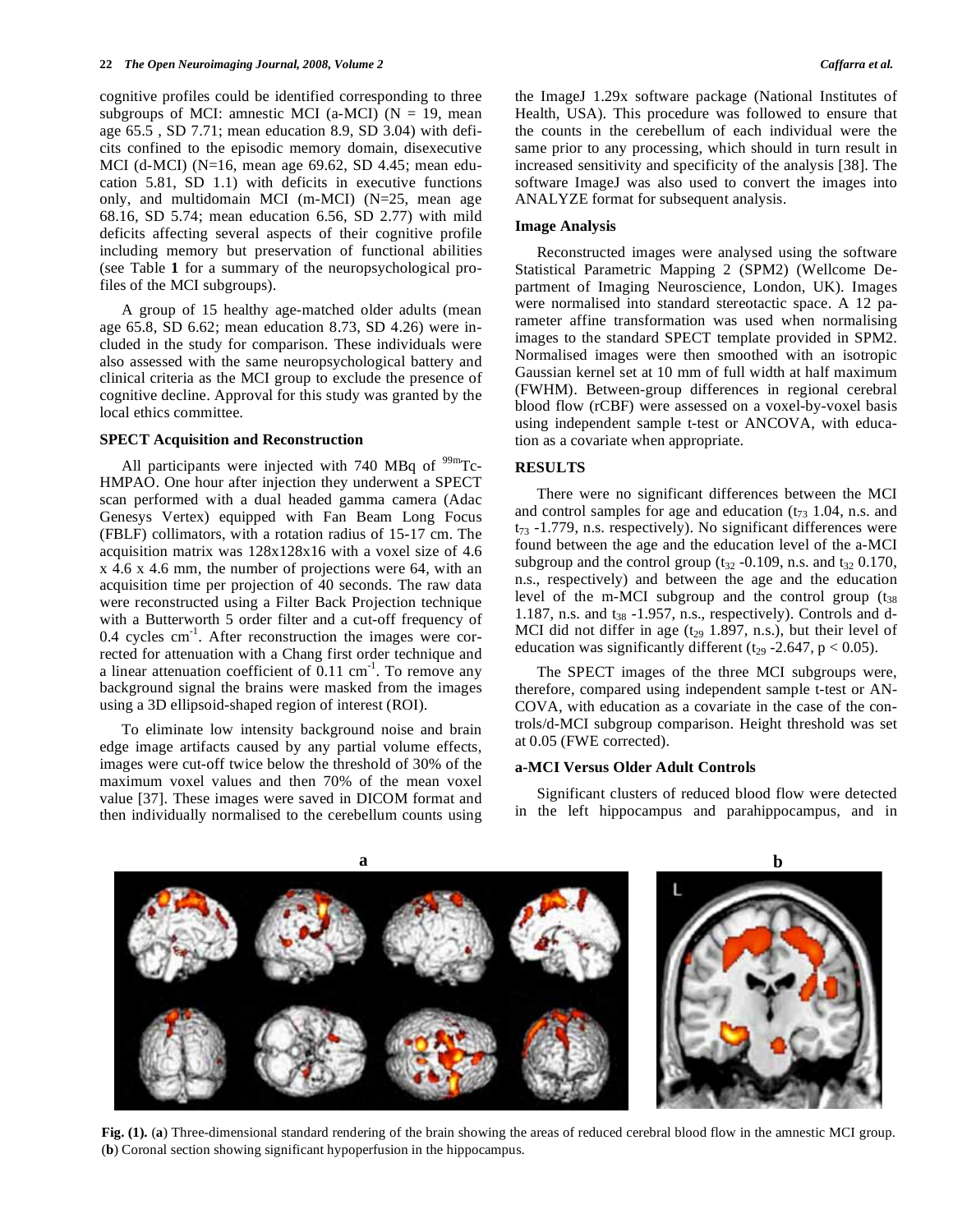# **Table 2. Areas of Reduced rCBF (and Corresponding Brodmann's Areas) in (a) the Amnestic MCI, (b) the Disexecutive MCI, and (c) the Multidomain MCI Subjects, when Compared with Healthy Matched Controls**

| <b>Brain Region (BA)</b>               | <b>Cluster Size</b> | <b>Cluster Level p Value (corrected)</b> | <b>Z</b> Value | Talairach Coordinates x y z |
|----------------------------------------|---------------------|------------------------------------------|----------------|-----------------------------|
| Left hippocampus                       | 3349                | 0.000                                    | Inf.           | $-32 - 18 - 13$             |
| Left parahippocampal gyrus (BA 28, 34) |                     | 0.000                                    | Inf.           | $-24 - 22 - 11$             |
|                                        |                     | 0.000                                    | 6.06           | $-18 - 10 - 14$             |
| Left precentral gyrus (BA 44)          |                     | 0.000                                    | 6.54           | $-4629$                     |
| Right middle frontal gyrus (BA 6)      | 32494               | 0.000                                    | Inf.           | 48955                       |
|                                        |                     | 0.000                                    | Inf.           | 51 6 46                     |
| Left postcentral gyrus (BA 5)          |                     | 0.000                                    | 7.72           | $-14 - 4263$                |
| Left middle frontal gyrus (BA 9)       | 97                  | 0.002                                    | 5.81           | $-512730$                   |
| Right superior frontal gyrus (BA 10)   | 40                  | 0.007                                    | 5.76           | 32 56 23                    |
| Right middle frontal gyrus (BA 10)     |                     | 0.007                                    | 5.33           | 38 53 18                    |
| Left lingual gyrus (BA 18)             | 436                 | 0.000                                    | 5.68           | $-16 - 88 - 14$             |
|                                        |                     | 0.000                                    | 5.12           | $-8 - 73 - 15$              |
| Left fusiform gyrus (BA 18)            |                     | 0.000                                    | 5.09           | $-26 - 86 - 16$             |
| Left inferior frontal gyrus (BA 47)    | 476                 | 0.000                                    | 5.49           | $-1832-16$                  |
| Left middle frontal gyrus (BA 47)      |                     | 0.000                                    | 5.38           | $-2635 - 8$                 |
| Right precuneus (BA 7)                 | 82                  | 0.002                                    | 5.45           | $4 - 6955$                  |
| Left thalamus                          | 105                 | 0.001                                    | 5.33           | $-10 - 715$                 |
| Right middle temporal gyrus (BA 39)    | 31                  | 0.010                                    | 5.30           | 51 - 71 24                  |
| Left middle temporal gyrus (BA 21)     | 37                  | 0.008                                    | 5.21           | $-62 - 2 - 24$              |
| Left lentiform nucleus                 | 164                 | 0.000                                    | 5.17           | $-24$ 12 $-2$               |
| Left claustrum                         |                     | 0.000                                    | 4.50           | $-32109$                    |
| Right fusiform gyrus (BA 37)           | 80                  | 0.002                                    | 5.07           | $50 - 59 - 21$              |
| Right pulvinar                         | 77                  | 0.003                                    | 4.80           | $4 - 337$                   |
| Right precuneus (BA 7)                 | 21                  | 0.014                                    | 4.79           | 20 - 79 45                  |
| Right cuneus (BA 18)                   |                     | 0.014                                    | 4.76           | $6 - 938$                   |

# **(b) Disexecutive MCI**

| <b>Brain Region (BA)</b>           | <b>Cluster Size</b> | <b>Cluster Level p Value (corrected)</b> | <b>Z</b> Value | Talairach Coordinates x y z |
|------------------------------------|---------------------|------------------------------------------|----------------|-----------------------------|
| Left superior frontal gyrus (BA 6) | 7096                | 0.001                                    | 5.94           | $-41459$                    |
| Left cingulate gyrus (BA 32)       |                     | 0.001                                    | 4.94           | $-21442$                    |
| Left medial frontal gyrus $(BA_6)$ |                     | 0.001                                    | 4.40           | $-3 - 21.55$                |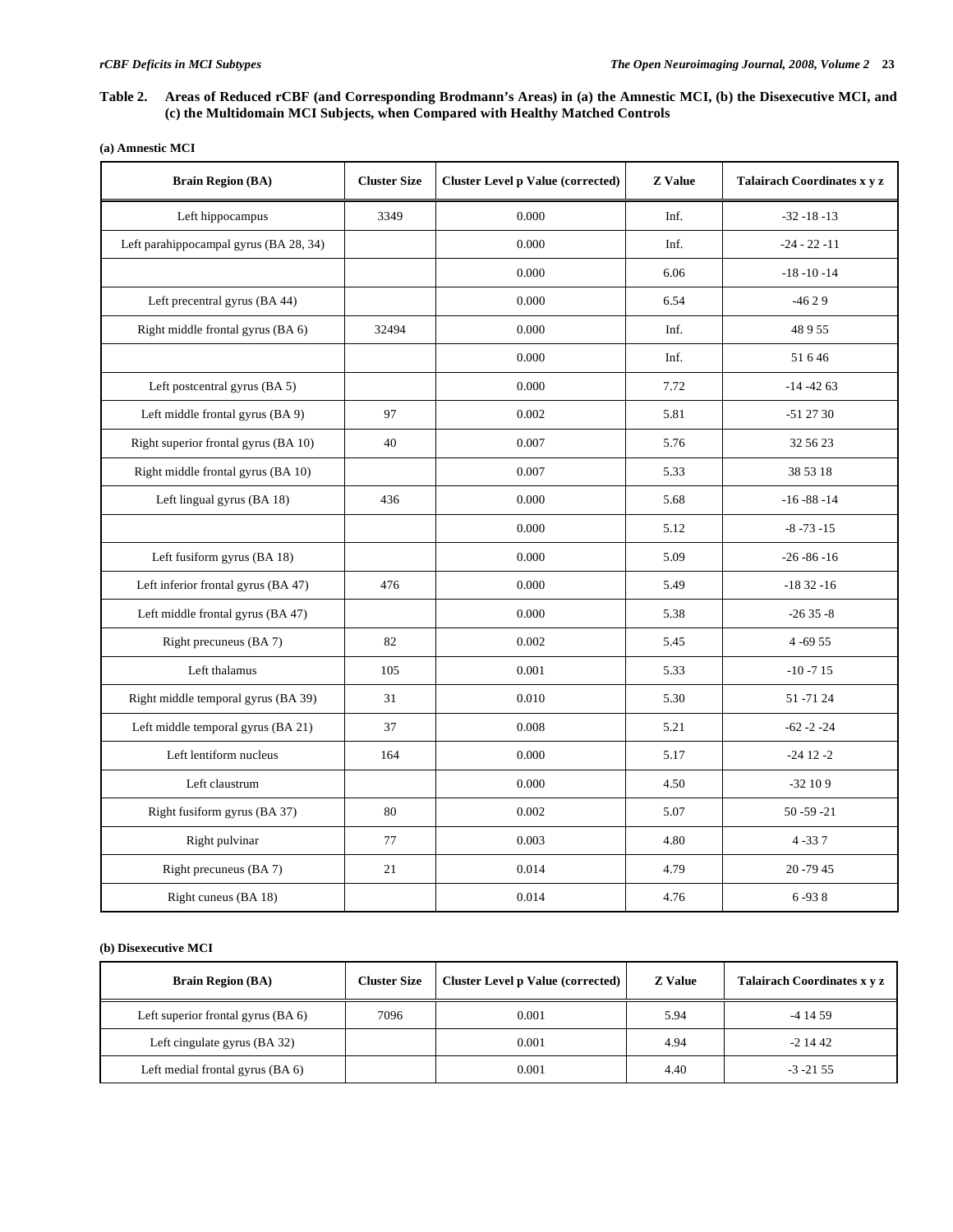#### **(Table 2). Contd…..**

# **(c) Multidomain MCI**

| <b>Brain Region (BA)</b>                | <b>Cluster Size</b> | <b>Cluster Level p Value (corrected)</b> | <b>Z</b> Value | Talairach Coordinates x y z |  |
|-----------------------------------------|---------------------|------------------------------------------|----------------|-----------------------------|--|
| Right middle frontal gyrus (BA 6)       | 1198                | 0.000                                    | 7.62           | 57840                       |  |
|                                         |                     | 0.000                                    | 7.47           | 51646                       |  |
| Right inferior frontal gyrus (BA 9)     |                     | 0.000                                    | 6.61           | 59 15 27                    |  |
| Right insula                            | 1443                | 0.000                                    | 7.43           | 50 - 23 16                  |  |
|                                         | 1538                | 0.000                                    | 7.39           | 46-1710                     |  |
|                                         |                     | 0.000                                    | 6.29           | 32 21 1                     |  |
| Right caudate head                      |                     | 0.000                                    | 6.22           | 20 23 1                     |  |
| Right caudate body                      |                     | 0.000                                    | 6.05           | 12513                       |  |
|                                         |                     | 0.000                                    | 5.91           | 30 - 26 14                  |  |
| Left cingulate gyrus (BA 31, 32)        | 4057                | 0.000                                    | 7.03           | $-12 - 2340$                |  |
|                                         |                     | 0.000                                    | 6.79           | $-12934$                    |  |
| Right medial frontal gyrus (BA 8)       |                     | 0.000                                    | 6.00           | 8 41 37                     |  |
| Right parahippocampal gyrus (BA 28, 37) | 243                 | 0.000                                    | 5.98           | $18 - 16 - 16$              |  |
|                                         |                     | 0.000                                    | 4.77           | $16 - 12 - 8$               |  |
| Right hippocampus                       |                     | 0.000                                    | 5.78           | $32 - 15 - 21$              |  |
| Left superior frontal gyrus (BA 8)      | 116                 | 0.001                                    | 5.88           | $-303054$                   |  |
| Left inferior parietal lobule (BA 7)    | 1024                | 0.000                                    | 5.47           | $-34 - 6049$                |  |
| Right superior frontal gyrus (BA 10)    | 92                  | 0.002                                    | 5.61           | 42 52 16                    |  |
|                                         |                     | 0.002                                    | 5.08           | 30 57 19                    |  |
|                                         |                     | 0.002                                    | 4.86           | 42 53 7                     |  |
| Right inferior parietal lobule (BA 40)  | 441                 | 0.000                                    | 5.59           | 42 - 43 43                  |  |
| Left lingual gyrus (BA 18)              | 179                 | 0.000                                    | 5.55           | $-16 - 80 - 9$              |  |
| Left parahippocampal gyrus (BA 28)      | 1165                | 0.000                                    | 5.55           | $-18 - 26 - 7$              |  |
| Right pulvinar                          |                     | 0.000                                    | 5.51           | $2 - 275$                   |  |
| Left superior temporal gyrus (BA 22)    |                     | 0.000                                    | 5.41           | $-50 - 12 - 3$              |  |
| Right lingual gyrus (BA 18)             | 67                  | 0.004                                    | 5.32           | $18 - 78 - 10$              |  |
| Left inferior frontal gyrus (BA 10, 45) | 621                 | $0.000\,$                                | 5.30           | $-40462$                    |  |
|                                         |                     | 0.000                                    | 5.23           | $-50183$                    |  |
| Left middle frontal lobe (BA 9)         | 64                  | 0.005                                    | 5.29           | $-502732$                   |  |
| Right postcentral gyrus (BA 2)          | 27                  | 0.013                                    | 5.18           | 65 - 23 40                  |  |
| Left caudate body                       | 24                  | 0.015                                    | 5.06           | $-18720$                    |  |
| Left postcentral gyrus (BA 2)           | 408                 | 0.000                                    | 5.02           | $-51 - 2936$                |  |
| Left inferior parietal lobule (BA 40)   |                     | 0.000                                    | 4.93           | $-57 - 3142$                |  |
|                                         |                     | 0.000                                    | 4.92           | $-38 - 3346$                |  |

regions of the frontal, temporal and parietal lobes bilaterally (see Table **2a** for detailed listing of areas and Fig. **1**). There

also was significant hypoperfusion in the region of the left and right thalamic nuclei and of the left lentiform nucleus.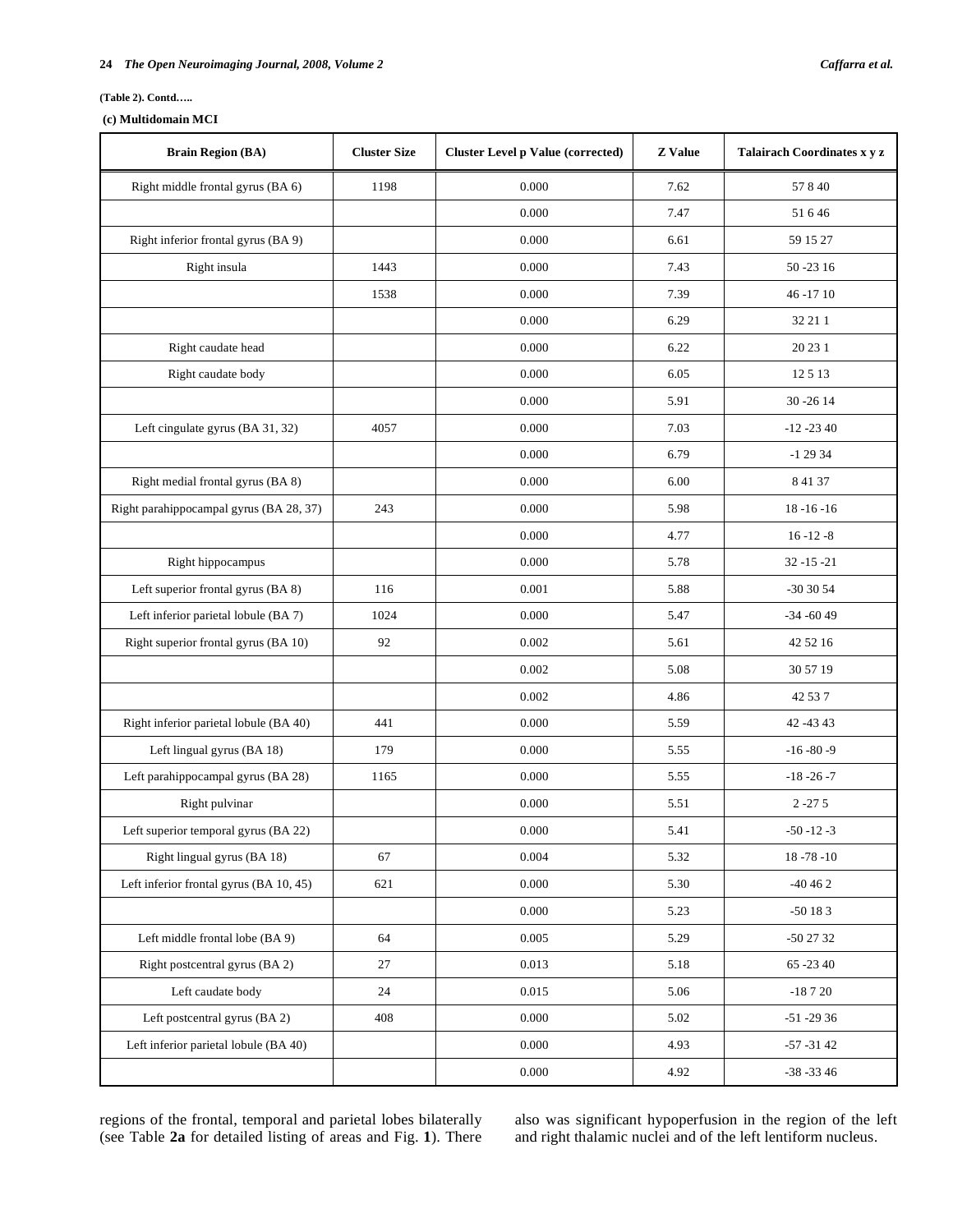

**Fig. (2).** (**a**) Three-dimensional standard rendering of the brain showing the areas of reduced cerebral blood flow in the disexecutive MCI group. (**b**) Sagittal section showing significant hypoperfusion in the anterior cingulate cortex.

### **d-MCI Versus Older Adult Controls**

 Significant clusters of reduced blood flow were found in the left superior frontal and medial frontal gyri and in the anterior cingulate cortex (see Fig. **2** and Table **2b**).

# **m-MCI Versus Older Adult Controls**

 Fig. (**3a**) shows the areas of reduced blood flow. Significant reduction in blood flow were found in the mediotemporal regions bilaterally (right hippocampus, left and right parahippocampal gyrus) (Fig. **3b**), in the lingual gyrus bilaterally, in several structures of the frontal, parietal and temporal cortex bilaterally, and in the left cigulate cortex (see Table **2c** for detailed listing and Fig. **3b**). There also were some areas of significant hypoperfusion in the region of the right and left caudate nucleus.

## **Clinical Follow-Up**

 Monitoring of these patients in the clinic is still ongoing. At present, follow-up time ranges between 12 and 24

**a**



**Fig. (3).** (**a**) Three-dimensional standard rendering of the brain showing the areas of reduced cerebral blood flow in the multidomain MCI group. (**b**) Coronal section showing significant hypoperfusion in mediotemporal regions. (**c**) Sagittal section showing significant hypoperfusion in the anterior and posterior cingulate cortex.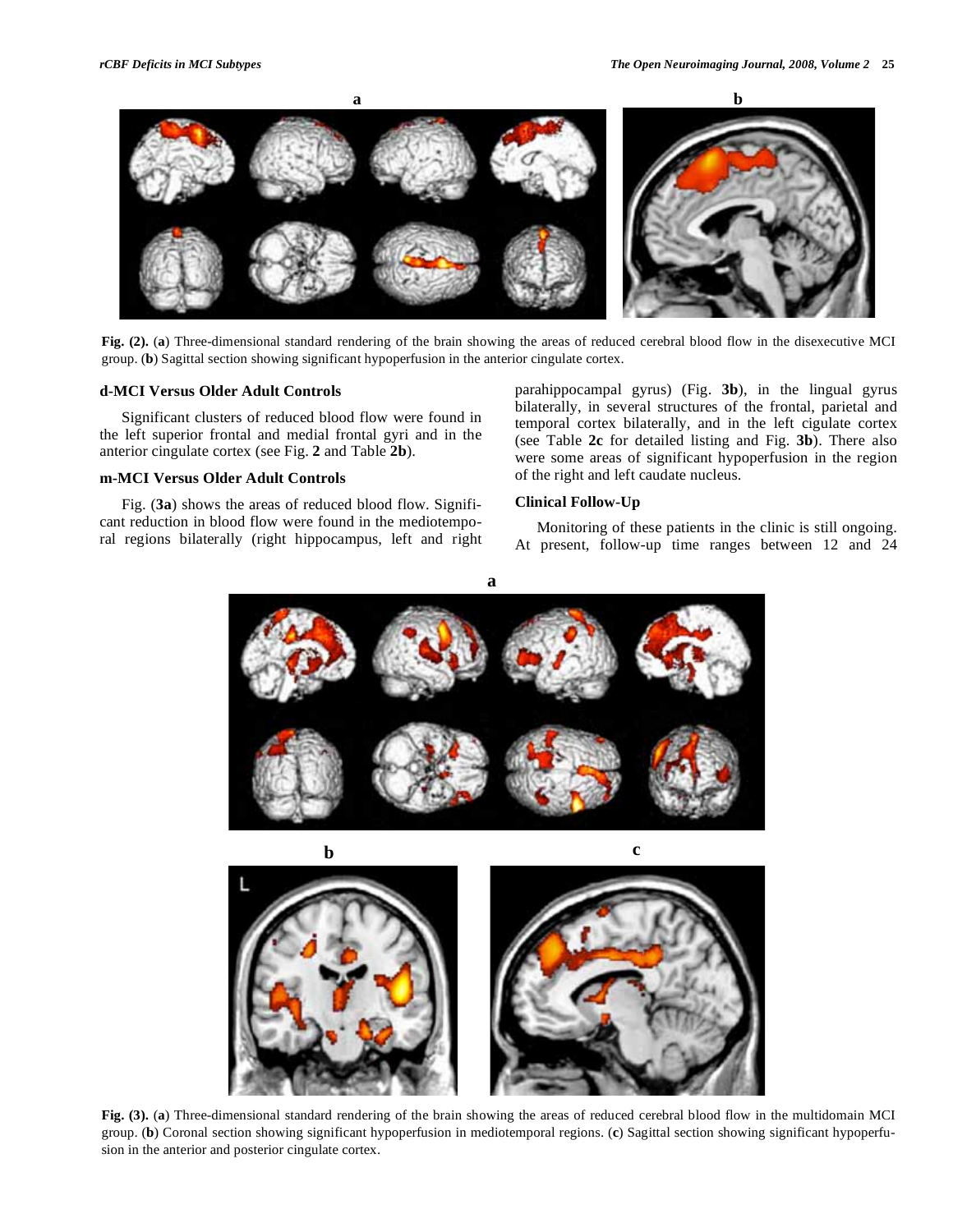months. None of the a-MCI people showed signs of conversion to AD, 42% in the d-MCI group converted to dementia during the follow up period, and although with an atypical onset, when reviewed after two years these patients met clinical criteria for AD [30]. Four patients in the m-MCI group (n= 25) could not be traced for follow–up. Among those remaining, 55% had progressed to AD when reviewed after 24 months. None of the controls developed any change in cognitive functioning during the same follow-up period. Although sample size was small and the validity of a statistical comparison questionable, an attempt was made to see whether there was any difference in rCBF patterns between the stable and converter MCI patients. No significant differences were found. Other comparisons taking gender and education levels into account also showed no significant differences.

## **DISCUSSION**

 This study has shown that cognitive heterogeneity in patients with MCI is associated with specific patterns of cerebral hypoperfusion when compared with healthy older adult controls. The a-MCI group, who included patients with selective verbal episodic memory deficits, had a perfusion profile similar to that found in rCBF or brain metabolism studies of patients in the early stages of AD [39, 40]. In the Desgranges *et al*. study, a significant correlation was found between metabolism values in left mediotemporal regions (including the parahippocampal gyrus and frontal regions) and verbal episodic memory scores in patients with mild to moderate AD. The regions showing hypoperfusion were those which are part of a distributed memory network and these brain areas often show significant activation in response to paradigms involving memory encoding and retrieval in functional neuroimaging studies of memory [41-45].

 Similarly to other published neuroimaging studies of MCI patients, rCBF dysfunction was not exclusively confined to mediotemporal regions but extended to the associative fronto-temporal-parietal cortices [17-20, 46]. No significant hypoperfusion in the posterior cingulate cortex was found in the a-MCI sample; there was, however, a significant difference in perfusion in the precuneus (BA 7), a structure adjacent to the posterior cingulate region (BA 31) reported as dysfunctional in most of the published studies. A deficit in this area has been indicated as a useful functional marker of disease progression in MCI and reported in other studies (e.g. [16-20]). It is possible that the patients imaged in the present study were less severe and less heterogeneous in terms of memory impairment (all patients in this subgroup showed deficits in delayed verbal recall). The lack of perfusion deficit in the posterior cingulate cortex in the amnestic subgroup might explain why these patients remained fairly stable over the observation period. Other studies have, in fact, shown major functional deficits in the posterior cingulate area only in those a-MCI who converted to AD but not in those who did not [23, 24].

 The a-MCI subgroup had extensive perfusion differences from controls in fronto-temporo-parietal regions. This significant hypoperfusion was broadly asymptomatic and did not severely affect cognitive performance in functions associated with these cortical regions. Overall, the pattern of hypoperfusion in the a-MCI subgroup resembled that of early

AD and the data provide some support to the notion that the a-MCI condition might be prodromal to the development of Alzheimer type dementia.

 The pattern of hypoperfusion detected in the disexecutive subgroup was very different from that of the a-MCI. Significant rCBF reduction was confined to the frontal cortex and involved the anterior cingulate gyrus. All the patients in the d-MCI group had deficits only in attention and executive tasks and an otherwise normal neuropsychological profile. An association between failure to achieve good performance on the Wisconsin Card Sorting test and/or the Stroop test and damage to the frontal lobe has been repeatedly reported in the neuropsychological literature [47-49]. Some involvement of the anterior cingulate cortex is the primary finding in neuroimaging studies which have used a Stroop paradigm [50, 51]. A recent study has also demonstrated that different groups of patients (MCI, AD, Frontal Lobe Dementia), whose common characteristics was failure on the Wisconsin Card Sorting test, showed a correlation between significant rCBF reduction in the rostrodorsal prefrontal cortex and the number of perseverative errors made by the patients [52]. A focal neuropsychological profile was consistent with the regionally confined rCBF deficit. The atypical onset cognitive profile and related regional blood flow deficit detected in the d-MCI subgroup does not appear to be of any aetiological value, as all the patients who converted to dementia in this subgroup met clinical criteria for a diagnosis of probable AD and not those for frontotemporal dementia.

 The rCBF difference between controls and m-MCI patients was similar to that of the a-MCI subgroup. Significantly reduced perfusion was present in fronto-temporalparietal regions as well as the hippocampus and parahippocampus. There was, however, significant hypoperfusion in the posterior cingulate cortex, a finding which is in line with those of other similar studies [16-20]. The presence of significant deficits in the posterior cingulate gyrus might indicate a more advanced disease stage and justify the higher rate of conversion to dementia in this subgroup. The value of deficits in the posterior cingulate cortex as predictor of conversion from MCI to AD has been highlighted by other functional and structural neuroimaging studies [23, 24]. A significant difference from controls in cingulate cortex is also frequently found in early AD [18]. Significant perfusion deficits in this posterior limbic region might indicate that the patients with mild impairments in several cognitive domains, although still retaining functional abilities, pathophysiologically are most likely in a more advanced disease stage and closer to transition from MCI to early AD. The findings in the m-MCI subgroup are also in agreement with the evidence from a recent PET study which showed that a reduction in regional glucose metabolism rate at rest in the inferior parietal cortex predicted later conversion to AD [53]. Overall, the present study highlighted regions of dysfunction in the m-MCI subgroup which were similar to those where structural deficits have been detected with voxel based morphometry in individuals with this MCI subtype [25].

 In conclusion, this study has demonstrated that the neuropsychological profiles of MCI subgroups are most likely the expression of the neuropathological heterogeneity which characterises AD in the early stages. There is no evidence in these data that the neuropsychological profiles of different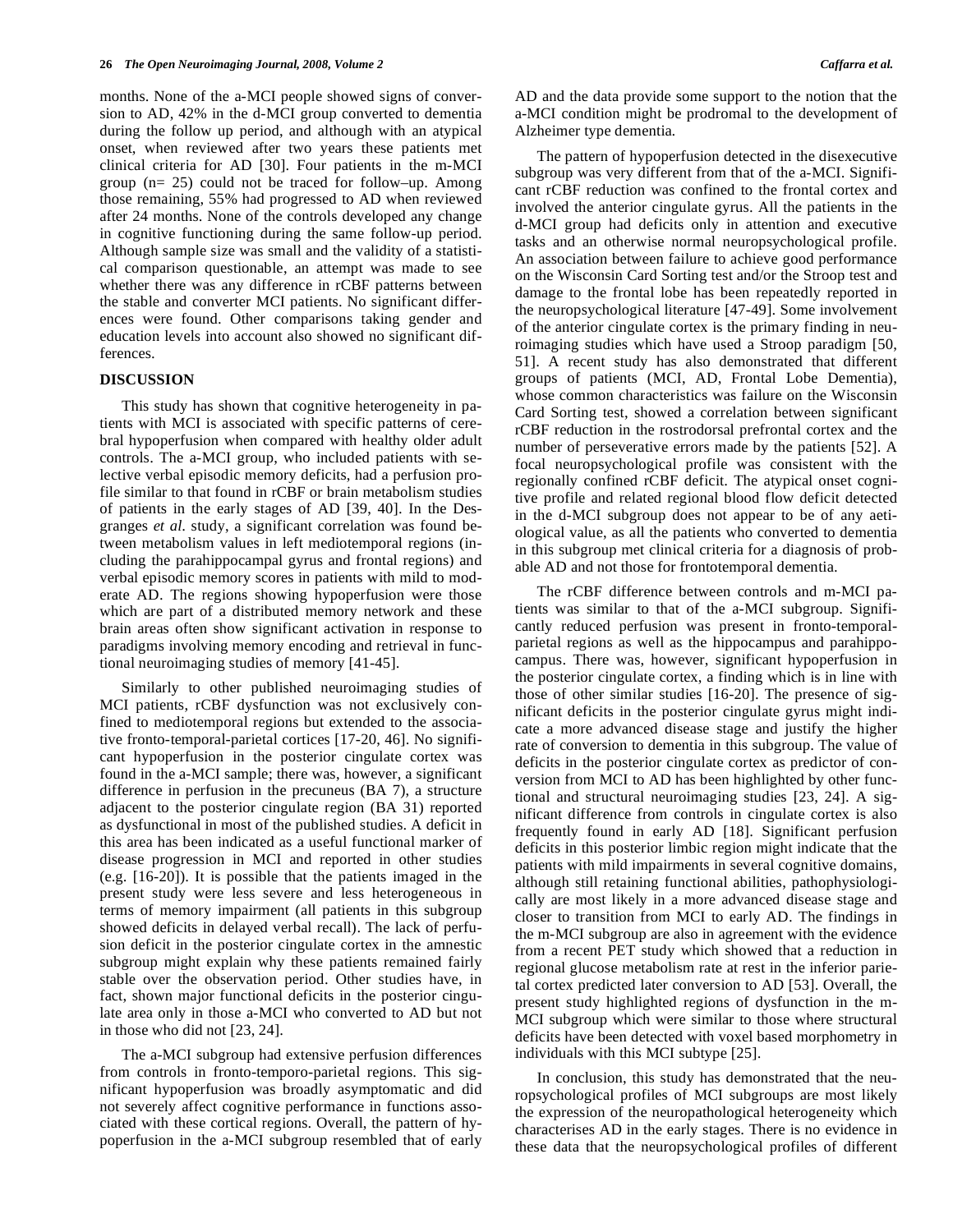MCI subgroups are strongly predictive of a different aetiology, as all the patients who converted to dementia in this sample met clinical criteria for probable AD and not those for other types of degenerative dementia. A longer period of observation and a much larger sample might be needed to address aetiological issues. The data seem to indicate that the rCBF patterns of dysfunction, although not useful in differential diagnosis, might provide functional indices which can be clinically relevant in the patients' clinical assessment. The findings also lend some support to recent views that the diagnostic definitions of MCI and AD, as characterised by current clinical criteria, need to be refined to reliably identify those patients who are in the earliest stages of the disease [54].

 Detailing the neuropsychological profile and brain blood flow/metabolism pattern of patients meeting criteria for MCI, therefore, might improve clinical assessment in this population, with implications for the adoption of appropriate intervention and monitoring at a stage when these patients and their families might benefit most from treatment.

# **ACKNOWLEDGMENTS**

 The authors thank Sandra Copelli, Francesca Dieci and Giovanni Messa for their invaluable contribution in patient management and assessment, the Department of Nuclear Medicine at Parma Maggiore Hospital for providing access to SPECT imaging facilities, and Simona Gardini for her assistance in finalising this study. This study was supported by a grant from MIUR local funds (ex 60%) and a grant from the Parma branch of AIMA (Associazione Italiana Malattia di Alzheimer) to PC, and by a grant from MIUR ('Rientro Cervelli' programme) to AV. Paolo Caffarra and Annalena Venneri are members of the EU Marie Curie Research Training Network on Language and Brain funded under Framework 6.

# **REFERENCES**

- [1] Petersen RC, Smith GE, Waring SC, Ivnik RJ, Tangalos EG, Kokmen E. Mild cognitive impairment: clinical characterization and outcome. Arch Neurol 1999; 56: 303-308.
- [2] Petersen RC. Mild cognitive impairment: transition between aging and Alzheimer's disease. Neurologia 2000; 15: 93-101.
- [3] Petersen RC. Mild cognitive impairment or questionable dementia? Arch Neurol 2000 57: 643-644.
- [4] Dubois B, Albert ML. Amnestic MCI or prodromal Alzheimer's disease? Lancet Neurol 2004; 3: 246-248.
- [5] Bowen J, Teri L, Kukull W, McCormick W, McCurry SM, Larson EB. Progression to dementia in patients with isolated memory loss. Lancet 1997; 349: 763-765.
- [6] Devanand DP, Folz M, Gorlyn M, Moeller JR, Stern Y. Questionable dementia: clinical course and predictors of outcome. J Am Geriat Soc 1997; 45: 321-328.
- [7] Mapstone M, Steffenella TM, Duffy CJ. A visuospatial variant of mild cognitive impairment. Getting lost between aging and AD. Neurology 2003; 60: 802-808.
- [8] Lopez OL, Becker JT, Klunk W, *et al.* Research evaluation and diagnosis of probable Alzheimer's disease over the last two decades: I. Neurology 2000; 55: 1854-1862.
- [9] Petersen RC. Mild cognitive impairment as a diagnostic entity. J Intern Med 2004; 256: 183-194.
- [10] Petersen RC, Doody R, Kurz A, *et al.* Current concepts in mild cognitive impairment. Arch Neurol 2001; 58: 1985-1992.
- [11] Fischer P, Jungwirth S, Zehetmayer S, *et al.* Conversion from subtypes of mild cognitive impairment to Alzheimer dementia. Neurology 2007; 68: 288-291.
- [12] Pennanen C, Testa C, Laakso MP, *et al.* A voxel based morphometry study on mild cognitive impairment. J Neurol Neurosurg Psychiatry 2005; 76: 11-14.
- [13] Chetelat G, Desgranges B, De La Sayette V, Viader F, Eustache F, Baron JC. Mapping gray matter loss with voxel-based morphometry in mild cognitive impairment. Neuroreport 2002; 13: 1939- 1943.
- [14] Chetelat G, Landeau B, Eustache F, et al. Using voxel-based morphometry to map the structural changes associated with rapid conversion in MCI: a longitudinal MRI study. Neuroimage 2005; 27: 934-946.
- [15] Chetelat G, Baron JC. Early diagnosis of Alzheimer's disease: contribution of structural neuroimaging. Neuroimage 2003; 18: 525-541.
- [16] Nestor PJ, Fryer TD, Smielewski P, Hodges JR. Limbic hypometabolism in Alzheimer's disease and mild cognitive impairment. Ann Neurol 2003; 54: 343-351.
- [17] Nestor PJ, Fryer TD, Ikeda M, Hodges JR. Retrosplenial cortex (BA 29/30) hypometabolism in mild cognitive impairment (prodromal Alzheimer's disease). Eur J Neurosci 2003; 18: 2663-2667.
- [18] Minoshima S, Giordani B, Berent S, Frey KA, Foster NL, Kuhl DE. Metabolic reduction in the posterior cingulate cortex in very early Alzheimer's disease. Ann Neurol 1997; 42: 85-94.
- [19] Johnson KA, Jones K, Holman BL, *et al*. Preclinical prediction of Alzheimer's disease using SPECT. Neurology 1998; 50: 1563- 1571.
- [20] Huang C, Wahlund LO, Svensson L, Winblad B, Julin P. Cingulate cortex hypoperfusion predicts Alzheimer's disease in mild cognitive impairment. BMC Neurol 2002; 2: 9.
- [21] Wolf H, Jelic V, Gertz HJ, Nordberg A, Julin P, Wahlund LO. A critical discussion of the role of neuroimaging in mild cognitive impairment. Acta Neurol Scand Suppl 2003; 179: 52-76.
- [22] Wu Nordahl C, Ranganath C, Yonelinas AP, De Carli C, Reed BR, Jagust WJ. Different mechanisms of episodic memory failure in mild cognitive impairment. Neuropsychologia 2005; 43: 1688- 1697.
- [23] Anchisi D, Borroni B, Franceschi M, *et al.* Heterogeneity of brain glucose metabolism in mild cognitive impairment and clinical progression to Alzheimer disease. Arch Neurol 2005; 62: 1728-1733.
- [24] Johnson KA, Moran EK, Becker JA, Blacker D, Fischman AJ, Albert MS. Single photon emission computed tomography perfusion differences in mild cognitive impairment. J Neurol Neurosurg Psychiatry 2007; 78: 240-247.
- [25] Bell-McGinty S, Lopez OL, Cidis Meltzer C, *et al.* Differential cortical atrophy in subgroups of mild cognitive impairment. Arch Neurol 2005; 62: 1393-1397.
- [26] Garrard P, Maloney LM, Hodges JR, Patterson K. The effects of very early Alzheimer's disease on the characteristics of writing by a renowned author. Brain 2005; 128: 250-260.
- [27] Forbes-McKay KE, Ellis AW, Shanks MF, Venneri A. The age of acquisition of words produced in a semantic fluency task can reliably differentiate normal from pathological age related cognitive decline. Neuropsychologia 2005; 43: 1625-1632.
- [28] Forbes-McKay KE, Venneri A. Detecting subtle spontaneous language decline in early Alzheimer's disease with a picture description task. Neurol Sci 2005; 26: 243-254.
- [29] Venneri A, Forbes-Mckay KE, Shanks MF. Impoverishment of spontaneous language and the prediction of Alzheimer's disease. Brain 2005; 128: doi: 10.1093/brain/awh419.
- [30] McKhann G, Drachman D, Folstein M, Katzman R, Price D, Stadlan EM. Clinical diagnosis of Alzheimer's disease: report of the NINCDS-ADRDA Work Group under the auspices of Department of Health and Human Services Task Force on Alzheimer's Disease. Neurology 1984; 34: 939-944.
- [31] Brun A, Englund B, Gustafson L, et al. Clinical and Neuropathological criteria for frontotemporal dementia. J Neurol Neurosurg Psychiatry 1994; 57: 416-418.
- [32] Roman GC, Tatemichi TK, Erkinjuntti T, *et al*. Vascular dementia: diagnostic criteria for research studies. Report of the NINDS-AIREN International Workshop. Neurology 1993; 43: 250-260.
- [33] McKeith IG, Galasko D, Kosaka K, *et al.* Consensus guidelines for the clinical and pathologic diagnosis of dementia with Lewy bodies (DLB): Report of the consortium on DLB international workshop. Neurology 1996; 47: 1113-1124.